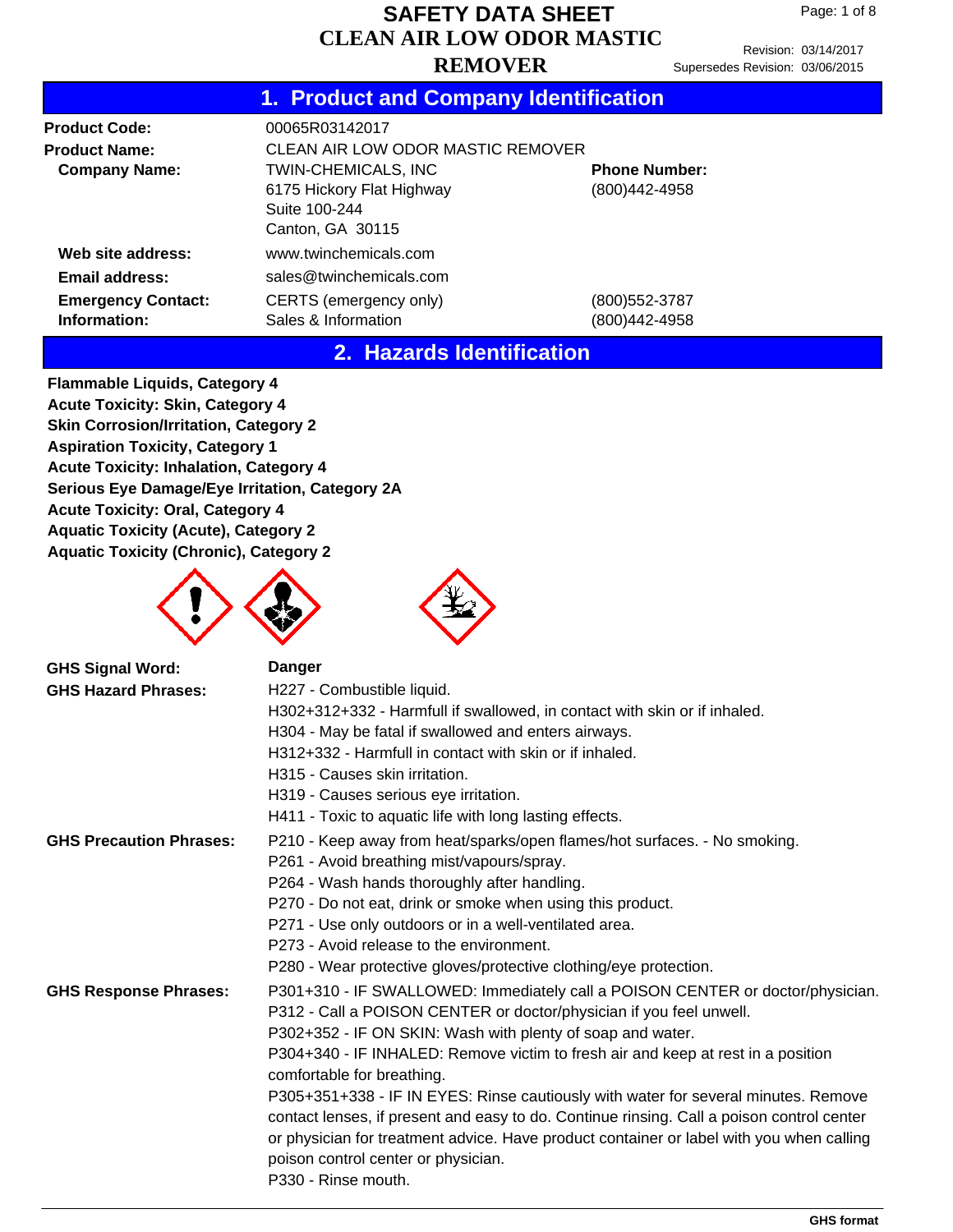Revision: 03/14/2017 Supersedes Revision: 03/06/2015

|                                                         |                                 | P331 - Do NOT induce vomiting.<br>P363 - Wash contaminated clothing before reuse.<br>P391 - Collect spillage.<br>extinguish. | P332+313 - If skin irritation occurs, get medical advice/attention.<br>P337+313 - If eye irritation persists, get medical advice/attention.<br>P362 - Take off contaminated clothing and wash before re-use.<br>P370+378 - In case of fire, use water fog, dry chemical, carbon dioxide or foam to                                                                                                                                 |
|---------------------------------------------------------|---------------------------------|------------------------------------------------------------------------------------------------------------------------------|------------------------------------------------------------------------------------------------------------------------------------------------------------------------------------------------------------------------------------------------------------------------------------------------------------------------------------------------------------------------------------------------------------------------------------|
| Phrases:                                                | <b>GHS Storage and Disposal</b> | P403+235 - Store in cool/well-ventilated place.<br>P405 - Store locked up.                                                   | P501 - Dispose of contents/container to a waste facility according to all local regulations.                                                                                                                                                                                                                                                                                                                                       |
| <b>Potential Health Effects</b><br>(Acute and Chronic): |                                 |                                                                                                                              | Prolonged or repeated skin contact may cause defatting and dermatitis.                                                                                                                                                                                                                                                                                                                                                             |
|                                                         |                                 |                                                                                                                              | Chronic: May cause liver and kidney damage. Sophisticated modeling has clearly proven<br>that 2-butoxyethanol does not build up in the body under any kinds of normal use.                                                                                                                                                                                                                                                         |
| Inhalation:                                             |                                 |                                                                                                                              | Harmful if inhaled. May cause narcotic effects in high concentration. May cause lung<br>damage. May cause central nervous system effects such as nausea and headache.<br>Material is irritating to mucous membranes and upper respiratory tract.                                                                                                                                                                                   |
| <b>Skin Contact:</b>                                    |                                 | hemolysis in humans. May cause skin irritation.                                                                              | Causes skin irritation. Causes symptoms similar to those of inhalation. Skin sensitization<br>testing with human volunteers produced negative results. A skin notation is not<br>recommended by ACGIH, based on estimates from physiologically based<br>pharmacokinetic models which indicate that, even in worst-case dermal-exposure<br>scenarios, 2-butoxyethanol is not absorbed in amounts sufficient to cause red blood cell |
| <b>Eye Contact:</b>                                     |                                 | Causes redness and pain. Causes severe eye irritation.                                                                       |                                                                                                                                                                                                                                                                                                                                                                                                                                    |
| Ingestion:                                              |                                 |                                                                                                                              | Aspiration hazard. May cause irritation of the digestive tract. Harmful if swallowed. May<br>cause gastrointestinal irritation with nausea, vomiting and diarrhea. Prolonged or<br>repeated exposure may cause allergic reactions in certain sensitive individuals.                                                                                                                                                                |
|                                                         | 3.                              |                                                                                                                              | <b>Composition/Information on Ingredients</b>                                                                                                                                                                                                                                                                                                                                                                                      |
| CAS#                                                    |                                 | <b>Hazardous Components (Chemical Name)</b>                                                                                  | <b>Concentration</b>                                                                                                                                                                                                                                                                                                                                                                                                               |
| 64742-47-8                                              |                                 | Hydrotreated light distillate (petroleum)                                                                                    | 80.0 - 90.0 %                                                                                                                                                                                                                                                                                                                                                                                                                      |
| 111-76-2                                                | Glycol Ether EB}                | Ethanol, 2-Butoxy- {Ethylene glycol n-butyl ether, 10.0 -15.0 %                                                              |                                                                                                                                                                                                                                                                                                                                                                                                                                    |

 9016-45-9 Poly(oxy-1,2-ethanediyl), .alpha.-(nonylphenyl)-.omega.-hydr {Nonylphenol Ethoxylate} 3.0 -6.0 %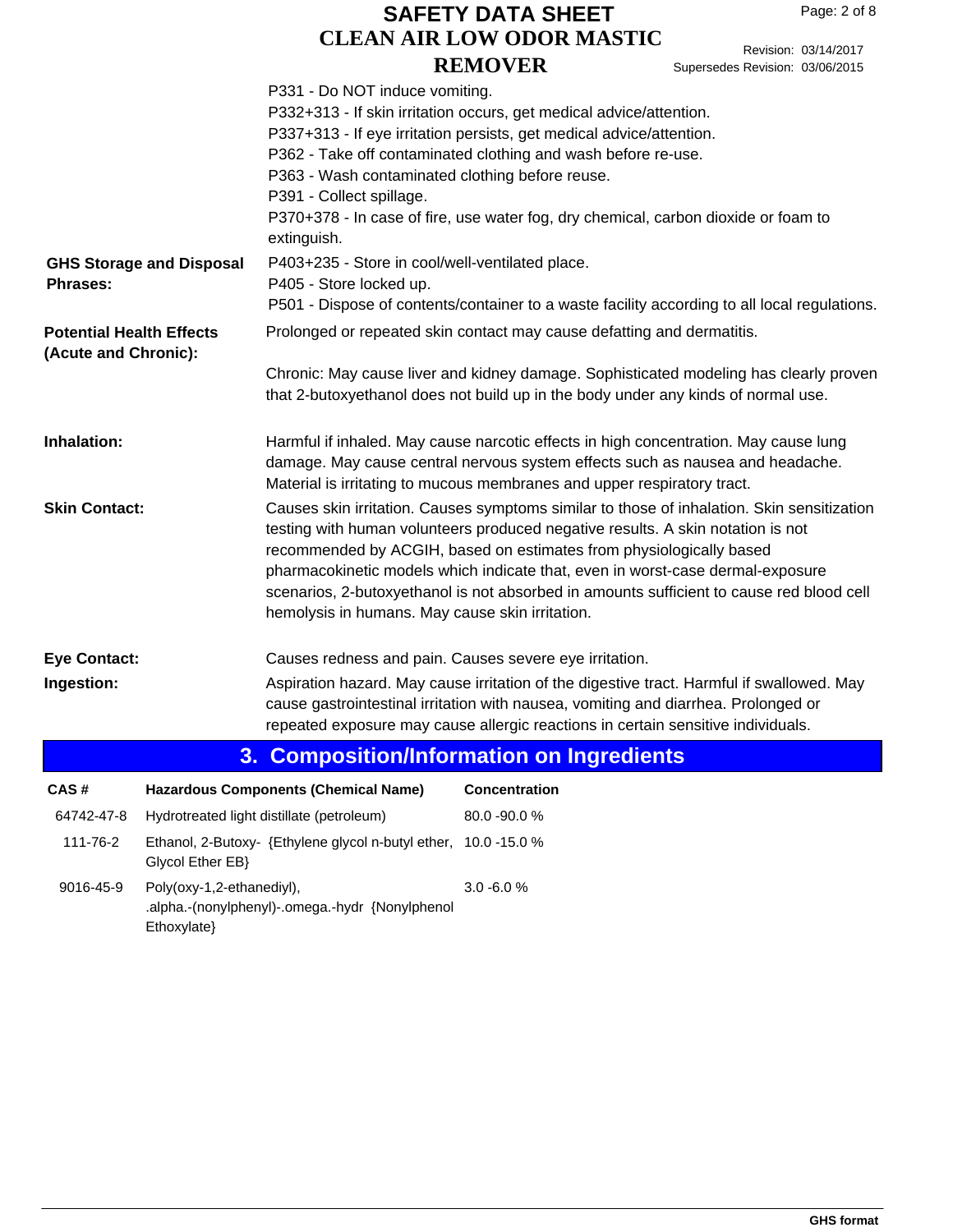Revision: 03/14/2017 Supersedes Revision: 03/06/2015

|                                                                                                   | <b>4. First Aid Measures</b>                                                                                                                                                                                                                                                                                                                                                                                                                                                                                                                                                                                                                                                 |
|---------------------------------------------------------------------------------------------------|------------------------------------------------------------------------------------------------------------------------------------------------------------------------------------------------------------------------------------------------------------------------------------------------------------------------------------------------------------------------------------------------------------------------------------------------------------------------------------------------------------------------------------------------------------------------------------------------------------------------------------------------------------------------------|
| <b>Emergency and First Aid</b><br><b>Procedures:</b>                                              |                                                                                                                                                                                                                                                                                                                                                                                                                                                                                                                                                                                                                                                                              |
| In Case of Inhalation:                                                                            | If inhaled, remove to fresh air. If breathing is difficult, give oxygen. Get medical aid<br>immediately. Remove from exposure and move to fresh air immediately.                                                                                                                                                                                                                                                                                                                                                                                                                                                                                                             |
| In Case of Skin Contact:                                                                          | In case of contact, flush skin with plenty of water. Remove contaminated clothing and<br>shoes. Get medical aid if irritation develops and persists. Wash clothing before reuse.                                                                                                                                                                                                                                                                                                                                                                                                                                                                                             |
| In Case of Eye Contact:                                                                           | In case of contact, immediately flush eyes with plenty of water for a t least 15 minutes.<br>Get medical aid immediately.                                                                                                                                                                                                                                                                                                                                                                                                                                                                                                                                                    |
| In Case of Ingestion:                                                                             | Potential for aspiration if swallowed. Get medical aid immediately. Never give anything<br>by mouth to an unconscious person. If vomiting occurs naturally, have victim lean<br>forward. Call a poison control center. If swallowed, wash out mouth with water provided<br>person is conscious. Call a physician.                                                                                                                                                                                                                                                                                                                                                            |
| <b>Signs and Symptoms Of</b><br><b>Exposure:</b>                                                  | Exposure can cause: Nausea, headache, and vomiting.                                                                                                                                                                                                                                                                                                                                                                                                                                                                                                                                                                                                                          |
| <b>Note to Physician:</b>                                                                         | None known.                                                                                                                                                                                                                                                                                                                                                                                                                                                                                                                                                                                                                                                                  |
|                                                                                                   | <b>5. Fire Fighting Measures</b>                                                                                                                                                                                                                                                                                                                                                                                                                                                                                                                                                                                                                                             |
| <b>Flash Pt:</b>                                                                                  | 79.00 C Method Used: Cleveland Open Cup                                                                                                                                                                                                                                                                                                                                                                                                                                                                                                                                                                                                                                      |
| <b>Explosive Limits:</b>                                                                          | UEL: 7.0<br>LEL: $0.6$                                                                                                                                                                                                                                                                                                                                                                                                                                                                                                                                                                                                                                                       |
| <b>Autoignition Pt:</b>                                                                           | > 231.00 C                                                                                                                                                                                                                                                                                                                                                                                                                                                                                                                                                                                                                                                                   |
|                                                                                                   | Suitable Extinguishing Media: Use water spray, dry chemical, carbon dioxide, or appropriate foam. Suitable:                                                                                                                                                                                                                                                                                                                                                                                                                                                                                                                                                                  |
| <b>Fire Fighting Instructions:</b>                                                                | As in any fire, wear a self-contained breathing apparatus in pressure-demand,<br>MSHA/NIOSH (approved or equivalent), and full protective gear. During a fire, irritating<br>and highly toxic gases may be generated by thermal decomposition or combustion. Use<br>water spray to keep fire-exposed containers cool. Will burn if involved in a fire.<br>Combustible liquid and vapor. Protective Equipment: Wear self-contained breathing<br>apparatus and protective clothing to prevent contact with skin and eyes. Specific<br>Hazard(s):                                                                                                                               |
| <b>Flammable Properties and</b><br>Hazards:                                                       | No data available.                                                                                                                                                                                                                                                                                                                                                                                                                                                                                                                                                                                                                                                           |
| <b>Hazardous Combustion</b><br><b>Products:</b>                                                   | No data available.                                                                                                                                                                                                                                                                                                                                                                                                                                                                                                                                                                                                                                                           |
|                                                                                                   | <b>6. Accidental Release Measures</b>                                                                                                                                                                                                                                                                                                                                                                                                                                                                                                                                                                                                                                        |
| <b>Protective Precautions,</b><br><b>Protective Equipment and</b><br><b>Emergency Procedures:</b> | Hand: Compatible chemical-resistant gloves. Always use a NIOSH or European<br>Standard EN 149 approved respirator when necessary. Eye protection is recommended.                                                                                                                                                                                                                                                                                                                                                                                                                                                                                                             |
| <b>Environmental Precautions:</b>                                                                 | Do not discharge directly into the environment or into the sewer system.                                                                                                                                                                                                                                                                                                                                                                                                                                                                                                                                                                                                     |
| <b>Steps To Be Taken In Case</b><br><b>Material Is Released Or</b><br>Spilled:                    | Use proper personal protective equipment as indicated in Section 8.<br>Spills/Leaks: Avoid runoff into storm sewers and ditches which lead to waterways. Clean<br>up spills immediately, observing precautions in the Protective Equipment section.<br>Remove all sources of ignition. Provide ventilation. Do not let this chemical enter the<br>environment. PROCEDURE(S) OF PERSONAL PRECAUTION(S)<br>Wear respirator, chemical safety goggles, rubber boots, and heavy rubber gloves.<br>Methods for cleaning up.<br>Absorb on sand or vermiculite and place in closed containers for disposal. Ventilate area<br>and wash spill site after material pickup is complete. |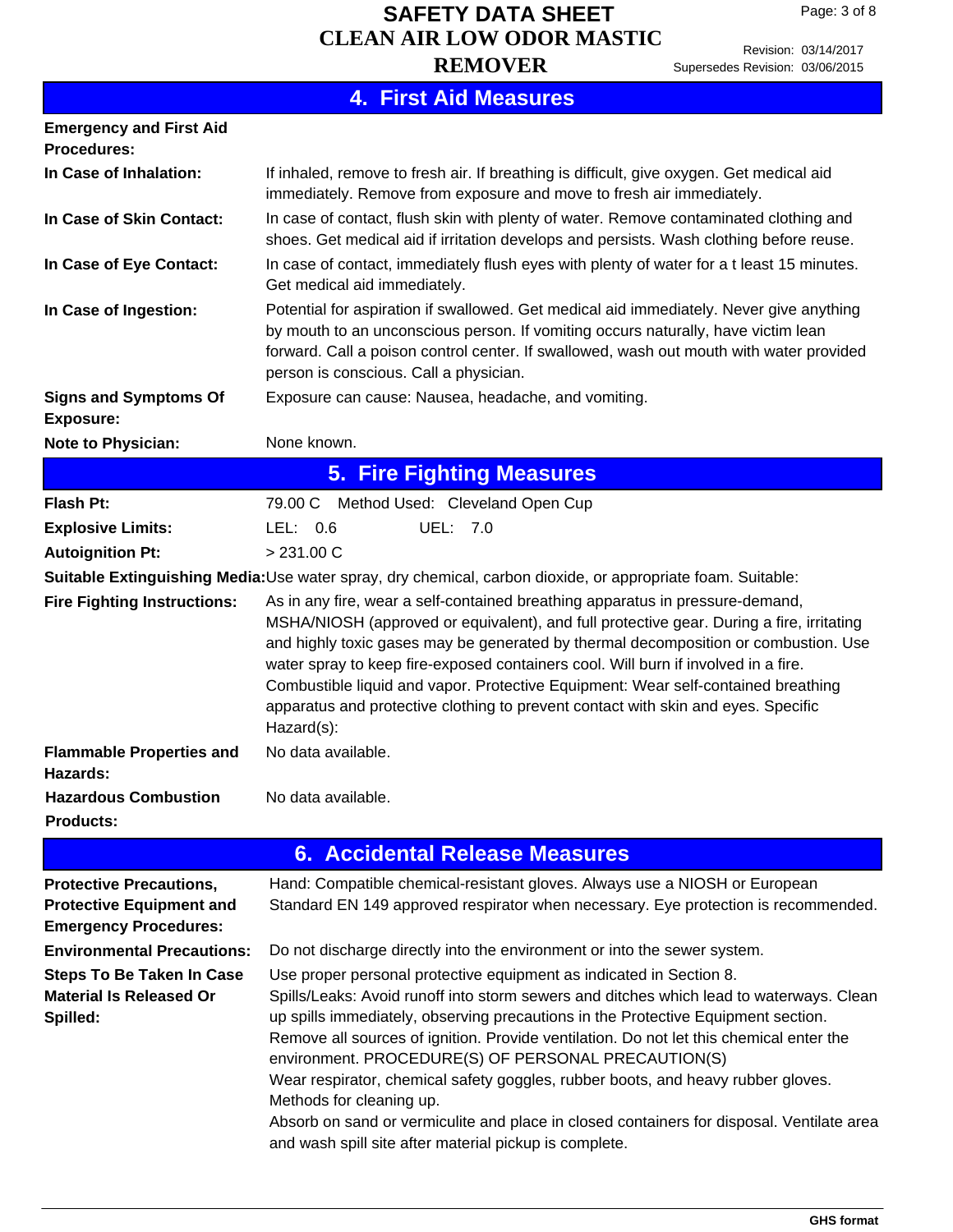Revision: 03/14/2017 Supersedes Revision: 03/06/2015

|                                                         |                                                                                                                                                                                                                                                                                                                                                                                                                                  |                                                                                                                                                                                                                                                                                                                                                                                                                                                                                                                                                                                                                                                                         |                                |  |                  | Caperocaco I teviolori. Coroorzo id                                                                                                                                                                                                                                       |
|---------------------------------------------------------|----------------------------------------------------------------------------------------------------------------------------------------------------------------------------------------------------------------------------------------------------------------------------------------------------------------------------------------------------------------------------------------------------------------------------------|-------------------------------------------------------------------------------------------------------------------------------------------------------------------------------------------------------------------------------------------------------------------------------------------------------------------------------------------------------------------------------------------------------------------------------------------------------------------------------------------------------------------------------------------------------------------------------------------------------------------------------------------------------------------------|--------------------------------|--|------------------|---------------------------------------------------------------------------------------------------------------------------------------------------------------------------------------------------------------------------------------------------------------------------|
|                                                         |                                                                                                                                                                                                                                                                                                                                                                                                                                  |                                                                                                                                                                                                                                                                                                                                                                                                                                                                                                                                                                                                                                                                         | <b>7. Handling and Storage</b> |  |                  |                                                                                                                                                                                                                                                                           |
| Handling:<br>Storing:                                   | <b>Precautions To Be Taken in</b><br><b>Precautions To Be Taken in</b>                                                                                                                                                                                                                                                                                                                                                           | Wash thoroughly after handling. Use with adequate ventilation. Avoid contact with eyes,<br>skin, and clothing. Empty containers retain product residue, (liquid and/or vapor), and<br>can be dangerous. Keep container tightly closed. Avoid ingestion and inhalation. Do not<br>pressurize, cut, weld, braze, solder, drill, grind, or expose empty containers to heat,<br>sparks or open flames. Keep away from heat, sparks and flame. Do not ingest or inhale.<br>User Exposure: Do not breathe vapor.<br>Keep away from sources of ignition. Store in a tightly closed container. Store in a cool,<br>dry, well-ventilated area away from incompatible substances. |                                |  |                  |                                                                                                                                                                                                                                                                           |
|                                                         | 8.                                                                                                                                                                                                                                                                                                                                                                                                                               | <b>Exposure Controls/Personal Protection</b>                                                                                                                                                                                                                                                                                                                                                                                                                                                                                                                                                                                                                            |                                |  |                  |                                                                                                                                                                                                                                                                           |
| CAS#                                                    | <b>Partial Chemical Name</b>                                                                                                                                                                                                                                                                                                                                                                                                     |                                                                                                                                                                                                                                                                                                                                                                                                                                                                                                                                                                                                                                                                         | <b>OSHA TWA</b>                |  | <b>ACGIH TWA</b> | <b>Other Limits</b>                                                                                                                                                                                                                                                       |
| 64742-47-8                                              |                                                                                                                                                                                                                                                                                                                                                                                                                                  | Hydrotreated light distillate (petroleum)                                                                                                                                                                                                                                                                                                                                                                                                                                                                                                                                                                                                                               | No data.                       |  | TLV: 200 mg/m3   | No data.                                                                                                                                                                                                                                                                  |
| 111-76-2                                                | n-butyl ether, Glycol Ether EB}                                                                                                                                                                                                                                                                                                                                                                                                  | Ethanol, 2-Butoxy- {Ethylene glycol                                                                                                                                                                                                                                                                                                                                                                                                                                                                                                                                                                                                                                     | PEL: 50 ppm                    |  | TLV: 20 ppm      | No data.                                                                                                                                                                                                                                                                  |
| 9016-45-9                                               | Poly(oxy-1,2-ethanediyl),<br>.alpha.-(nonylphenyl)-.omega.-hydr<br>{Nonylphenol Ethoxylate}                                                                                                                                                                                                                                                                                                                                      |                                                                                                                                                                                                                                                                                                                                                                                                                                                                                                                                                                                                                                                                         | No data.                       |  | No data.         | No data.                                                                                                                                                                                                                                                                  |
| <b>Personal Protective</b><br><b>Equipment Symbols:</b> |                                                                                                                                                                                                                                                                                                                                                                                                                                  |                                                                                                                                                                                                                                                                                                                                                                                                                                                                                                                                                                                                                                                                         |                                |  |                  |                                                                                                                                                                                                                                                                           |
|                                                         | Follow the OSHA respirator regulations found in 29 CFR 1910.134 or European<br><b>Respiratory Equipment</b><br>Standard EN 149. Where risk assessment shows air-purifying respirators are appropriate<br>(Specify Type):<br>use a full-face respirator with multi- purpose combination (US) or type ABEK (EN 14387)<br>respirator cartridges as a backup to engineering controls. Hand: Compatible<br>chemical-resistant gloves. |                                                                                                                                                                                                                                                                                                                                                                                                                                                                                                                                                                                                                                                                         |                                |  |                  |                                                                                                                                                                                                                                                                           |
| <b>Eye Protection:</b>                                  |                                                                                                                                                                                                                                                                                                                                                                                                                                  | Wear appropriate protective eyeglasses or chemical safety goggles as described by<br>OSHA's eye and face protection regulations in 29 CFR 1910.133 or European Standard<br>EN166. Chemical safety goggles.                                                                                                                                                                                                                                                                                                                                                                                                                                                              |                                |  |                  |                                                                                                                                                                                                                                                                           |
|                                                         | <b>Protective Gloves:</b><br>Wear appropriate protective gloves to prevent skin exposure.                                                                                                                                                                                                                                                                                                                                        |                                                                                                                                                                                                                                                                                                                                                                                                                                                                                                                                                                                                                                                                         |                                |  |                  |                                                                                                                                                                                                                                                                           |
| <b>Other Protective Clothing:</b>                       |                                                                                                                                                                                                                                                                                                                                                                                                                                  | Wear appropriate protective clothing to prevent skin exposure.                                                                                                                                                                                                                                                                                                                                                                                                                                                                                                                                                                                                          |                                |  |                  |                                                                                                                                                                                                                                                                           |
| <b>Engineering Controls</b><br>(Ventilation etc.):      |                                                                                                                                                                                                                                                                                                                                                                                                                                  | shower and eye bath.                                                                                                                                                                                                                                                                                                                                                                                                                                                                                                                                                                                                                                                    |                                |  |                  | Facilities storing or utilizing this material should be equipped with an eyewash facility and<br>a safety shower. Use adequate ventilation to keep airborne concentrations low. Use<br>explosion-proof ventilation equipment. Use only under a chemical fume hood. Safety |
| <b>Practices:</b>                                       | <b>Work/Hygienic/Maintenance</b>                                                                                                                                                                                                                                                                                                                                                                                                 | Wash thoroughly after handling.                                                                                                                                                                                                                                                                                                                                                                                                                                                                                                                                                                                                                                         |                                |  |                  |                                                                                                                                                                                                                                                                           |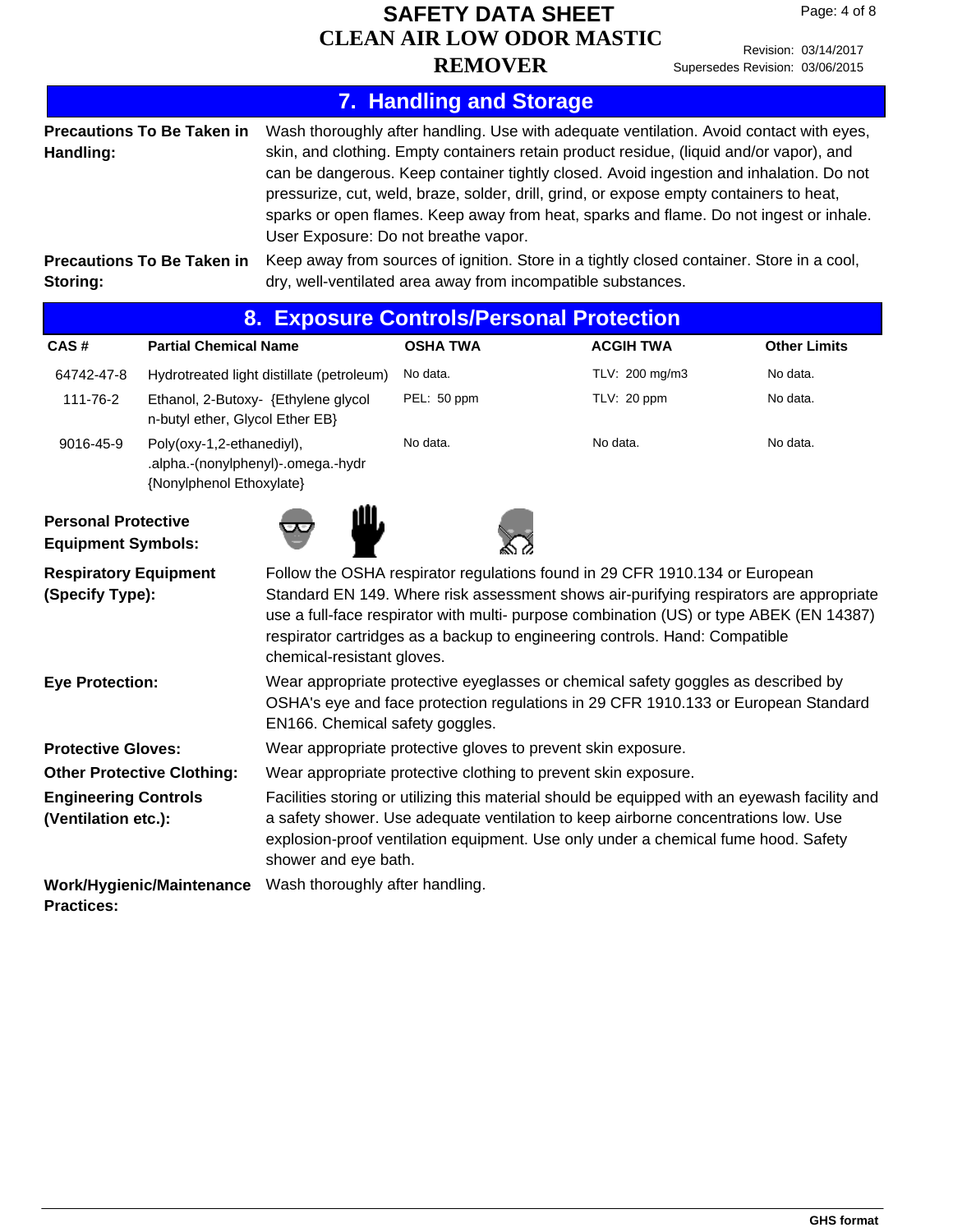Page: 5 of 8

|                                                      | 9. Physical and Chemical Properties                                          |
|------------------------------------------------------|------------------------------------------------------------------------------|
| <b>Physical States:</b>                              | [X] Liquid<br>[ ] Gas<br>[ ] Solid                                           |
| <b>Appearance and Odor:</b>                          | Clear liquid.                                                                |
|                                                      | solvent odor.                                                                |
| pH:                                                  | NP                                                                           |
| <b>Freezing Point:</b>                               | $<$ -70.00 C                                                                 |
| <b>Boiling Point:</b>                                | 210.00 C - 288.00 C                                                          |
| Flash Pt:                                            | 79.00 C Method Used: Cleveland Open Cup                                      |
| <b>Evaporation Rate:</b>                             | $> 5$ (BuAC=1)                                                               |
| Flammability (solid, gas):                           | No data available.                                                           |
| <b>Explosive Limits:</b>                             | LEL: $0.6$<br>UEL: 7.0                                                       |
| Vapor Pressure (vs. Air or<br>mm Hg):                | .05 MM_HG                                                                    |
| Vapor Density (vs. Air = 1):                         | NA.                                                                          |
| Specific Gravity (Water = 1):                        | $0.800 - 0.820$ at 20.0 C                                                    |
| <b>Density:</b>                                      | NP                                                                           |
| <b>Solubility in Water:</b>                          | Nil                                                                          |
| <b>Saturated Vapor</b>                               | NA                                                                           |
| <b>Concentration:</b>                                |                                                                              |
| <b>Octanol/Water Partition</b>                       | No data.                                                                     |
| <b>Coefficient:</b>                                  |                                                                              |
| <b>Percent Volatile:</b>                             | > 94.0 % by weight.                                                          |
| <b>Autoignition Pt:</b>                              | > 231.00 C                                                                   |
| Decomposition Temperature: No data.                  |                                                                              |
| <b>Viscosity:</b>                                    | Water thin                                                                   |
|                                                      | <b>10. Stability and Reactivity</b>                                          |
| Stability:                                           | Unstable [ ]<br>Stable [X]                                                   |
| <b>Conditions To Avoid -</b><br>Instability:         | ignition sources, Incompatible materials.                                    |
| Avoid:                                               | Incompatibility - Materials To Strong acids. Strong bases, Oxidizing agents. |
| <b>Byproducts:</b>                                   | Hazardous Decomposition or Carbon monoxide, oxides of sulfur.                |
| <b>Possibility of Hazardous</b><br><b>Reactions:</b> | Will not occur [X]<br>Will occur [ ]                                         |
| <b>Conditions To Avoid -</b>                         | No data available.                                                           |

**Hazardous Reactions:**

# Supersedes Revision: 03/06/2015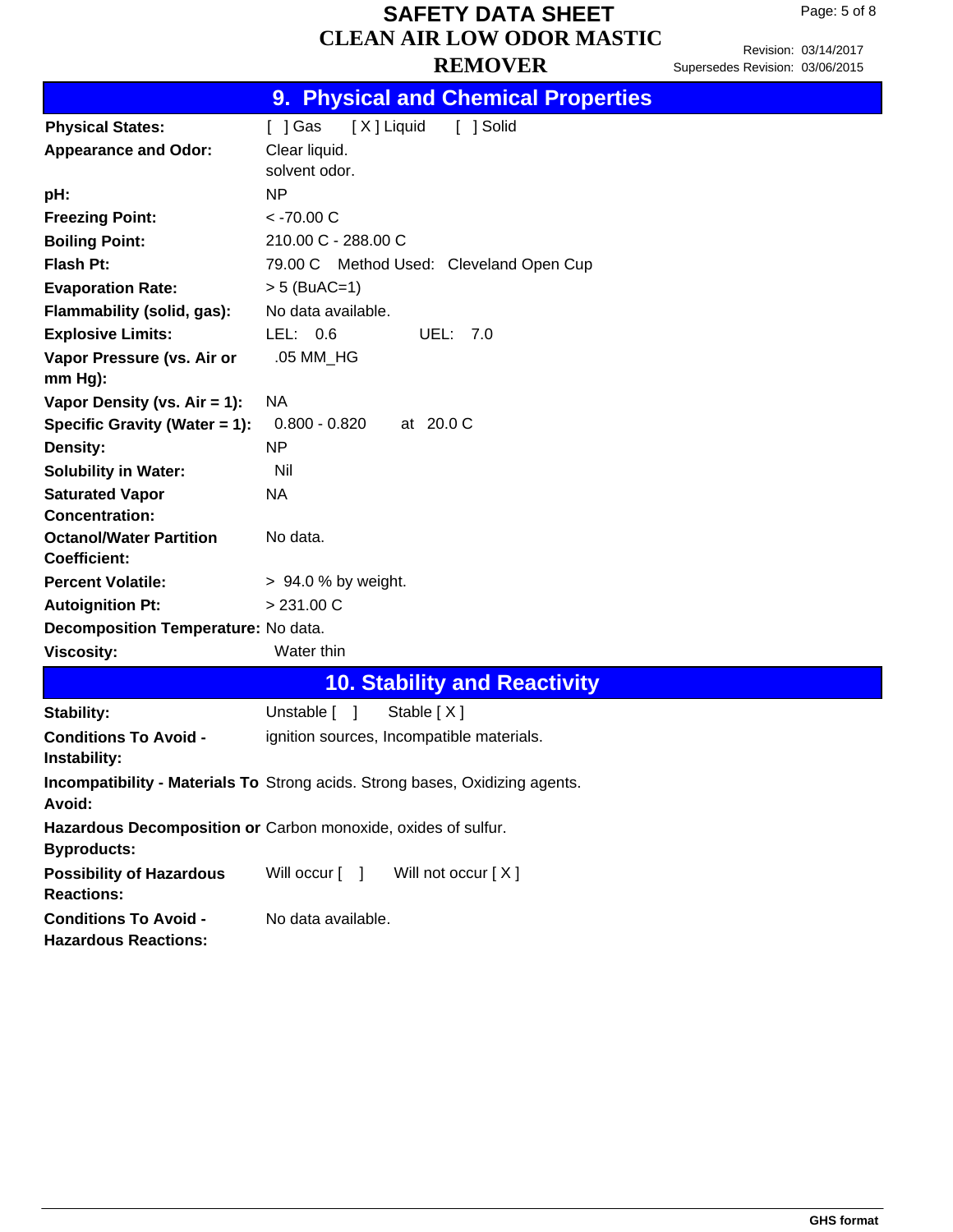|                                 | Revision: 03/14/2017 |
|---------------------------------|----------------------|
| Supersedes Revision: 03/06/2015 |                      |

| <b>11. Toxicological Information</b>                                                                                                                                                                                                                                                                                                                                                                                                                                                                                                                                                                                                                                                                                                                                                                                                                                                                                                                           |                                                                                                                                                                             |                                                                                                                                                                                                                                 |            |             |                |             |
|----------------------------------------------------------------------------------------------------------------------------------------------------------------------------------------------------------------------------------------------------------------------------------------------------------------------------------------------------------------------------------------------------------------------------------------------------------------------------------------------------------------------------------------------------------------------------------------------------------------------------------------------------------------------------------------------------------------------------------------------------------------------------------------------------------------------------------------------------------------------------------------------------------------------------------------------------------------|-----------------------------------------------------------------------------------------------------------------------------------------------------------------------------|---------------------------------------------------------------------------------------------------------------------------------------------------------------------------------------------------------------------------------|------------|-------------|----------------|-------------|
|                                                                                                                                                                                                                                                                                                                                                                                                                                                                                                                                                                                                                                                                                                                                                                                                                                                                                                                                                                | <b>Toxicological Information:</b><br>Epidemiology: No information found.<br>Teratogenicity: No information available. Reproductive Effects: Mutagenicity:<br>Neurotoxicity: |                                                                                                                                                                                                                                 |            |             |                |             |
| <b>Carcinogenicity/Other</b><br>Information:                                                                                                                                                                                                                                                                                                                                                                                                                                                                                                                                                                                                                                                                                                                                                                                                                                                                                                                   |                                                                                                                                                                             | CAS# 64742-47-8: Not listed by ACGIH, IARC, NTP, or CA Prop 65. CAS# 111-76-2:<br>ACGIH: A3 - Confirmed animal carcinogen with unknown relevance to humans.<br>California: Not listed.<br>NTP: Not listed.<br>IARC: Not listed. |            |             |                |             |
| CAS#                                                                                                                                                                                                                                                                                                                                                                                                                                                                                                                                                                                                                                                                                                                                                                                                                                                                                                                                                           |                                                                                                                                                                             | <b>Hazardous Components (Chemical Name)</b>                                                                                                                                                                                     | <b>NTP</b> | <b>IARC</b> | <b>ACGIH</b>   | <b>OSHA</b> |
| 64742-47-8                                                                                                                                                                                                                                                                                                                                                                                                                                                                                                                                                                                                                                                                                                                                                                                                                                                                                                                                                     |                                                                                                                                                                             | Hydrotreated light distillate (petroleum)                                                                                                                                                                                       | n.a.       | n.a.        | A4             | n.a.        |
| 111-76-2                                                                                                                                                                                                                                                                                                                                                                                                                                                                                                                                                                                                                                                                                                                                                                                                                                                                                                                                                       | Ether EB}                                                                                                                                                                   | Ethanol, 2-Butoxy- {Ethylene glycol n-butyl ether, Glycol                                                                                                                                                                       | n.a.       | 3           | A <sub>3</sub> | n.a.        |
| 9016-45-9                                                                                                                                                                                                                                                                                                                                                                                                                                                                                                                                                                                                                                                                                                                                                                                                                                                                                                                                                      | Poly(oxy-1,2-ethanediyl),<br>Ethoxylate}                                                                                                                                    | .alpha.-(nonylphenyl)-.omega.-hydr {Nonylphenol                                                                                                                                                                                 | n.a.       | n.a.        | n.a.           | n.a.        |
| <b>12. Ecological Information</b>                                                                                                                                                                                                                                                                                                                                                                                                                                                                                                                                                                                                                                                                                                                                                                                                                                                                                                                              |                                                                                                                                                                             |                                                                                                                                                                                                                                 |            |             |                |             |
| Environmental: TERRESTRIAL FATE: Based on a recommended classification scheme,<br><b>General Ecological</b><br>an estimated Koc value of 67,, determined from an experimental log Kow and a<br>Information:<br>recommended regression-derived equation, indicates that ethylene glycol mono-n-butyl<br>ether is expected to have high mobility in soil. An estimated BCF value of 2.5 was<br>calculated for ethylene glycol mono-n-butyl ether, using an experimental log Kow of 0.83<br>and a recommended regression-derived equation. According to a recommended<br>classification scheme, this BCF value suggests that bioconcentration in aquatic<br>organisms is low.<br>Physical: No information found.<br>Other: An estimated BCF value of 2.5,, from an experimental log Kow, suggests that<br>ethylene glycol mono-n-butyl ether bioconcentration in aquatic organisms will be low,<br>according to a recommended classification scheme. ELIMINATION. |                                                                                                                                                                             |                                                                                                                                                                                                                                 |            |             |                |             |
|                                                                                                                                                                                                                                                                                                                                                                                                                                                                                                                                                                                                                                                                                                                                                                                                                                                                                                                                                                |                                                                                                                                                                             | 13. Disposal Considerations                                                                                                                                                                                                     |            |             |                |             |
| Chemical waste generators must determine whether a discarded chemical is classified<br><b>Waste Disposal Method:</b><br>as a hazardous waste. US EPA guidelines for the classification determination are listed<br>in 40 CFR Parts 261. Additionally, waste generators must consult state and local<br>hazardous waste regulations to ensure complete and accurate classification.<br>RCRA P-Series: None listed.<br>RCRA U-Series: None listed. Empty container may be recycled or disposed of as solid<br>sanitary waste. Do not reuse container. Contact a licensed professional waste disposal<br>service to dispose of this material. Dissolve or mix the material with a combustible<br>solvent and burn in a chemical incinerator equipped with an afterburner and scrubber.                                                                                                                                                                            |                                                                                                                                                                             |                                                                                                                                                                                                                                 |            |             |                |             |
|                                                                                                                                                                                                                                                                                                                                                                                                                                                                                                                                                                                                                                                                                                                                                                                                                                                                                                                                                                |                                                                                                                                                                             | <b>14. Transport Information</b>                                                                                                                                                                                                |            |             |                |             |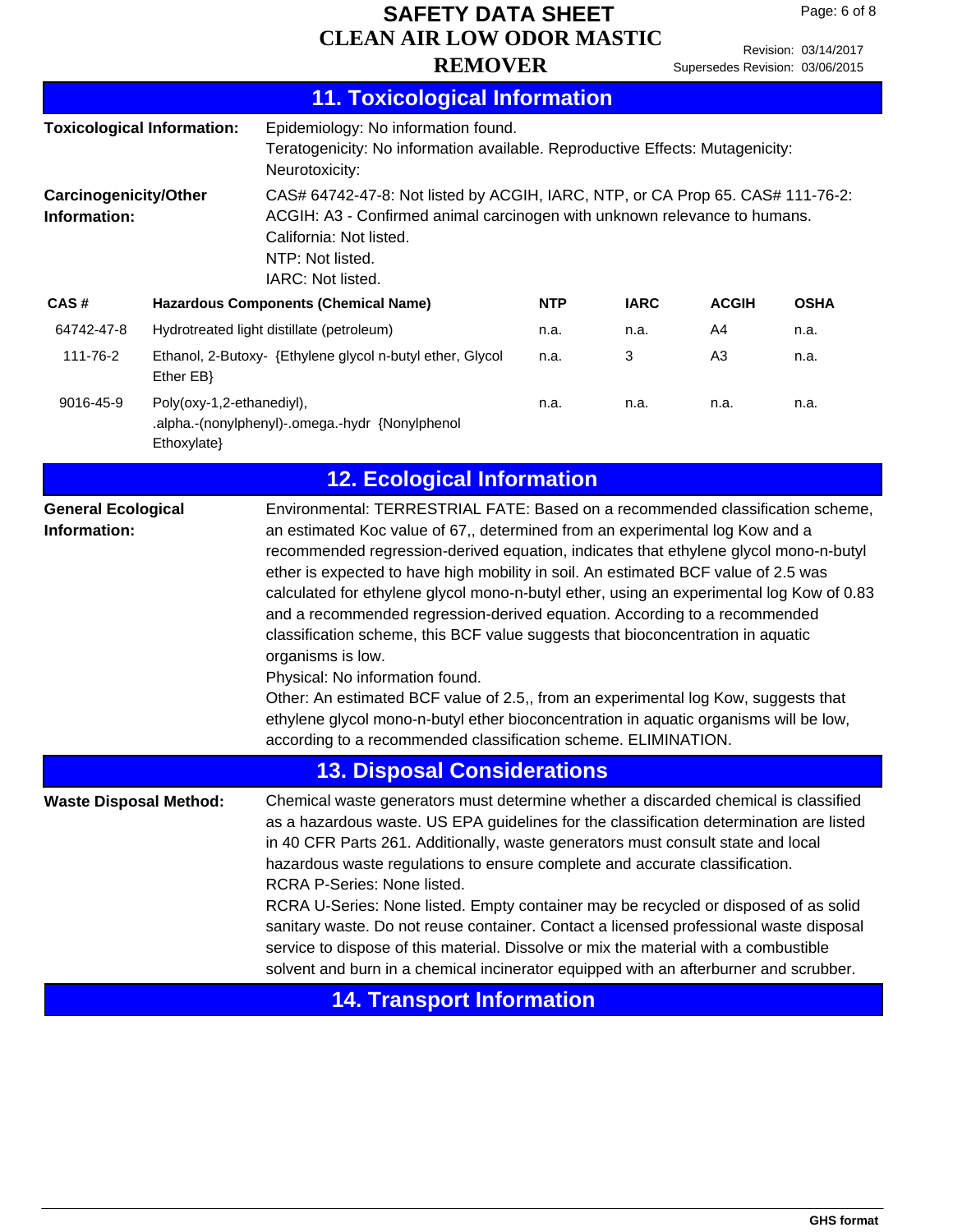Revision: 03/14/2017 Supersedes Revision: 03/06/2015

|                      | DOT Proper Shipping Name: Environmentally hazardous substance, liquid, n.o.s<br>(applies to single containers of more than 119 gallons -<br>smaller containers are not regulated)<br>NOT REGULATED FOR DOMESTIC TRANSPORT. |                                                                                                                |                                                                                   |                                                                                           |                           |
|----------------------|----------------------------------------------------------------------------------------------------------------------------------------------------------------------------------------------------------------------------|----------------------------------------------------------------------------------------------------------------|-----------------------------------------------------------------------------------|-------------------------------------------------------------------------------------------|---------------------------|
| <b>UN/NA Number:</b> | <b>DOT Hazard Class:</b>                                                                                                                                                                                                   |                                                                                                                |                                                                                   |                                                                                           |                           |
|                      |                                                                                                                                                                                                                            |                                                                                                                |                                                                                   |                                                                                           |                           |
|                      | <b>LAND TRANSPORT (Canadian TDG):</b>                                                                                                                                                                                      |                                                                                                                |                                                                                   |                                                                                           |                           |
|                      | <b>TDG Shipping Name:</b>                                                                                                                                                                                                  | Environmentally hazardous substance, liquid, n.o.s<br>(applies to single containers of more than 119 gallons - |                                                                                   |                                                                                           |                           |
|                      |                                                                                                                                                                                                                            | smaller containers are not regulated)                                                                          |                                                                                   |                                                                                           |                           |
|                      |                                                                                                                                                                                                                            |                                                                                                                |                                                                                   |                                                                                           |                           |
|                      | AIR TRANSPORT (ICAO/IATA):                                                                                                                                                                                                 |                                                                                                                |                                                                                   |                                                                                           |                           |
|                      | <b>ICAO/IATA Shipping Name:</b>                                                                                                                                                                                            | Non-Hazardous for Air Transport: Non-hazardous for air transport.                                              |                                                                                   |                                                                                           |                           |
|                      |                                                                                                                                                                                                                            | <b>15. Regulatory Information</b>                                                                              |                                                                                   |                                                                                           |                           |
|                      |                                                                                                                                                                                                                            | EPA SARA (Superfund Amendments and Reauthorization Act of 1986) Lists                                          |                                                                                   |                                                                                           |                           |
| CAS#<br>64742-47-8   | Hydrotreated light distillate (petroleum)                                                                                                                                                                                  | <b>Hazardous Components (Chemical Name)</b>                                                                    | S. 302 (EHS)<br>No                                                                | S. 304 RQ<br>No                                                                           | S. 313 (TRI)<br><b>No</b> |
| 111-76-2             | Glycol Ether EB}                                                                                                                                                                                                           | Ethanol, 2-Butoxy- {Ethylene glycol n-butyl ether,                                                             | <b>No</b>                                                                         | No                                                                                        | Yes-Cat. N230             |
| 9016-45-9            | Poly(oxy-1,2-ethanediyl),<br>Ethoxylate}                                                                                                                                                                                   | .alpha.-(nonylphenyl)-.omega.-hydr {Nonylphenol                                                                | <b>No</b>                                                                         | No                                                                                        | No                        |
| CAS#                 |                                                                                                                                                                                                                            | <b>Hazardous Components (Chemical Name)</b>                                                                    | <b>Other US EPA or State Lists</b>                                                |                                                                                           |                           |
| 64742-47-8           | Hydrotreated light distillate (petroleum)                                                                                                                                                                                  |                                                                                                                | Inventory; CA PROP.65: No                                                         | CAA HAP, ODC: No; CWA NPDES: No; TSCA: Yes -                                              |                           |
| 111-76-2             | Glycol Ether EB}                                                                                                                                                                                                           | Ethanol, 2-Butoxy- {Ethylene glycol n-butyl ether,                                                             | CAA HAP, ODC: Yes - Cat.; CWA NPDES: No; TSCA: Yes -<br>Inventory; CA PROP.65: No |                                                                                           |                           |
| 9016-45-9            | Poly(oxy-1,2-ethanediyl),<br>Ethoxylate}                                                                                                                                                                                   | .alpha.-(nonylphenyl)-.omega.-hydr {Nonylphenol                                                                |                                                                                   | CAA HAP, ODC: No; CWA NPDES: No; TSCA: Yes -<br>Inventory, 8A PAIR, 12(b); CA PROP.65: No |                           |

### **16. Other Information**

**Revision Date:** 03/14/2017

**Hazard Rating System:** 

**LAND TRANSPORT (US DOT):**

| <b>HEALTH</b>       |  |
|---------------------|--|
| <b>FLAMMABILITY</b> |  |
| <b>REACTIVITY</b>   |  |
| PPE                 |  |

**HMIS:**

**Additional Information About** No data available.

**This Product:**

**Company Policy or Disclaimer:**

THE INFORMATION CONTAINED HEREIN is based upon available information at the time of preparation and is believed to be accurate but is not warranted to be so. Users are advised to confirm in advance of need that the information is current, applicable and suited to the circumstances of use. Vendor assumes no responsibility for injury to vendee or any other user proximately caused by the material if misused or if reasonable safety procedures are not adheared to as stipulated in the data sheet and on the product label. Furthermore, vendor assumes no responsibility for injury or damage caused by